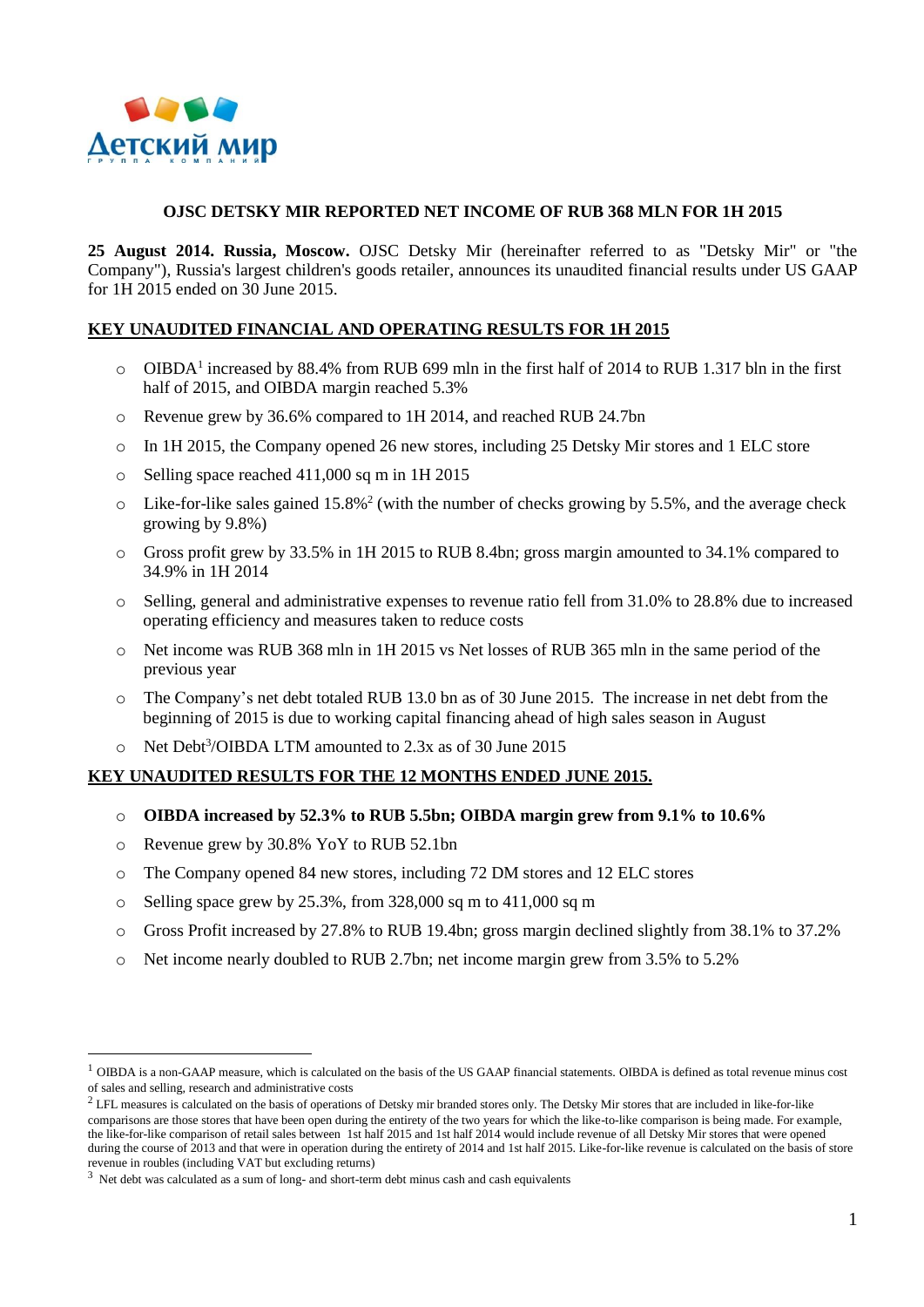## **Vladimir Chirakhov, CEO of Detsky Mir said:**

*"Detsky Mir continues to show high growth businesses.*

*In the first six months of 2015 the Company's revenue increased by 36.6% compared to the same period of last year. Significant growth was spurred by a boost in sales in existing stores, which is reflected in a like-for-like growth of 15.8%. The main driver of like-for-like sales is the average check, which is up 9.8%, with the number of purchases made (number of checks) in like-for-like stores increased by 5.5%.*

*For the first time in a long period Detsky Mir closed first half of a year with a net profit of RUB 368m, which results from a strategy focused on improving the efficiency of business processes, optimising the product matrix, and revising the retail concept. An important factor enhancing the efficiency of business processes was the adoption of a single SAP platform automating key business processes.*

*The chain growth rate all but doubled year-on-year: in the first 6 months of 2015 the Group opened 26 new stores (cf.: 14 new stores in 2014). The Company also entrenched its position in the Moscow region by opening 10 new local stores and went on to enter new Russian cities.* 

*In total, we expect to open at least 80 DM stores and 2 ELC stores by the end of the year.*

*Detsky Mir's business development is also very much aided by e-commerce: the revenue Detsky's online store (www.detmir.ru) generated in 1H 2015 is more than a double of that earned in 1H 2014.* 

*The high rates of growth and chain expansion will be further maintained in the future with a new 70,000 sq.m warehouse complex in the Moscow region built for Detsky Mir by PNK Group and commissioned in July 2015.*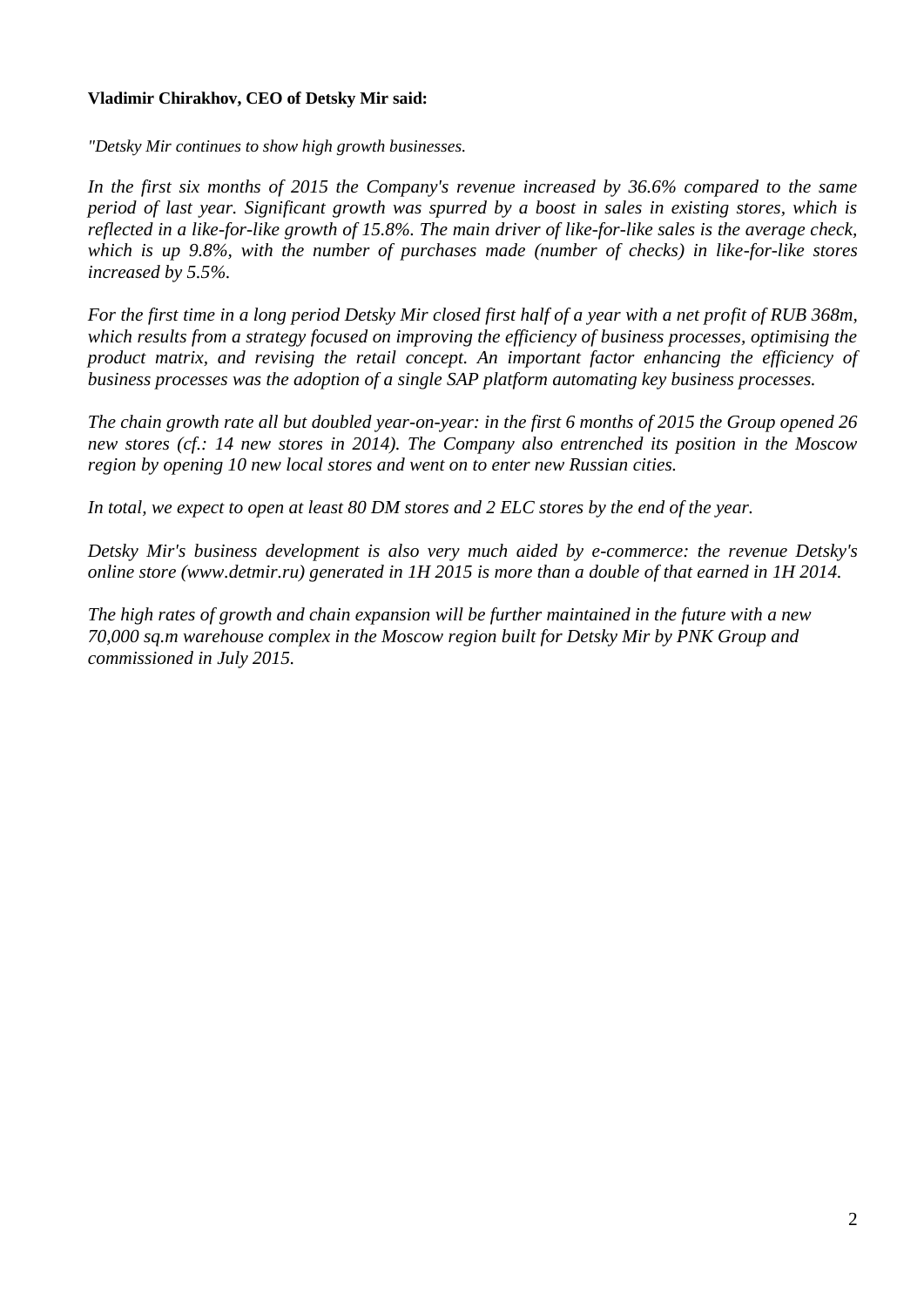# **UNAUDITED FINANCIAL AND OPERATING RESULTS FOR 1H 2015<sup>4</sup>**

|                               | In RUR mln |          |          |
|-------------------------------|------------|----------|----------|
|                               | 1 H 2014   | 1 H 2015 | % change |
| Number of stores, units       | 264        | 347      | 31,4%    |
| Detsky Mir stores             | 232        | 303      | 30,6%    |
| ELC stores                    | 32         | 44       | 37,5%    |
| Selling space (ksqm)          | 328        | 411      | 25,3%    |
| Revenue                       | 18 115     | 24 744   | 36,6%    |
| % LFL revenue growth          | 18,1%      | 15,8%    |          |
| Gross profit                  | 6 3 21     | 8 4 3 9  | 33,5%    |
| Gross margin,%                | 34,9%      | 34,1%    |          |
| SG&A                          | 5 6 20     | 7 1 24   | 26,8%    |
| % of revenue                  | 31,0%      | 28,8%    |          |
| <b>OIBDA</b>                  | 699        | 1317     | 88,4%    |
| Margin, %                     | 3,9%       | 5,3%     |          |
| Currency wxchange (loss)/gain |            |          |          |
| <b>EBITDA</b>                 | 333        | 1 2 6 4  | 280,1%   |
| Margin,%                      | 1,8%       | 5,11%    |          |
| Net income                    | $-315$     | 368      |          |
| Margin,%                      | $-1,7%$    | 1,5%     |          |

1

<sup>4</sup> The number of stores is made for Detsky Mir stores excluding Yakimanka Children's Gallery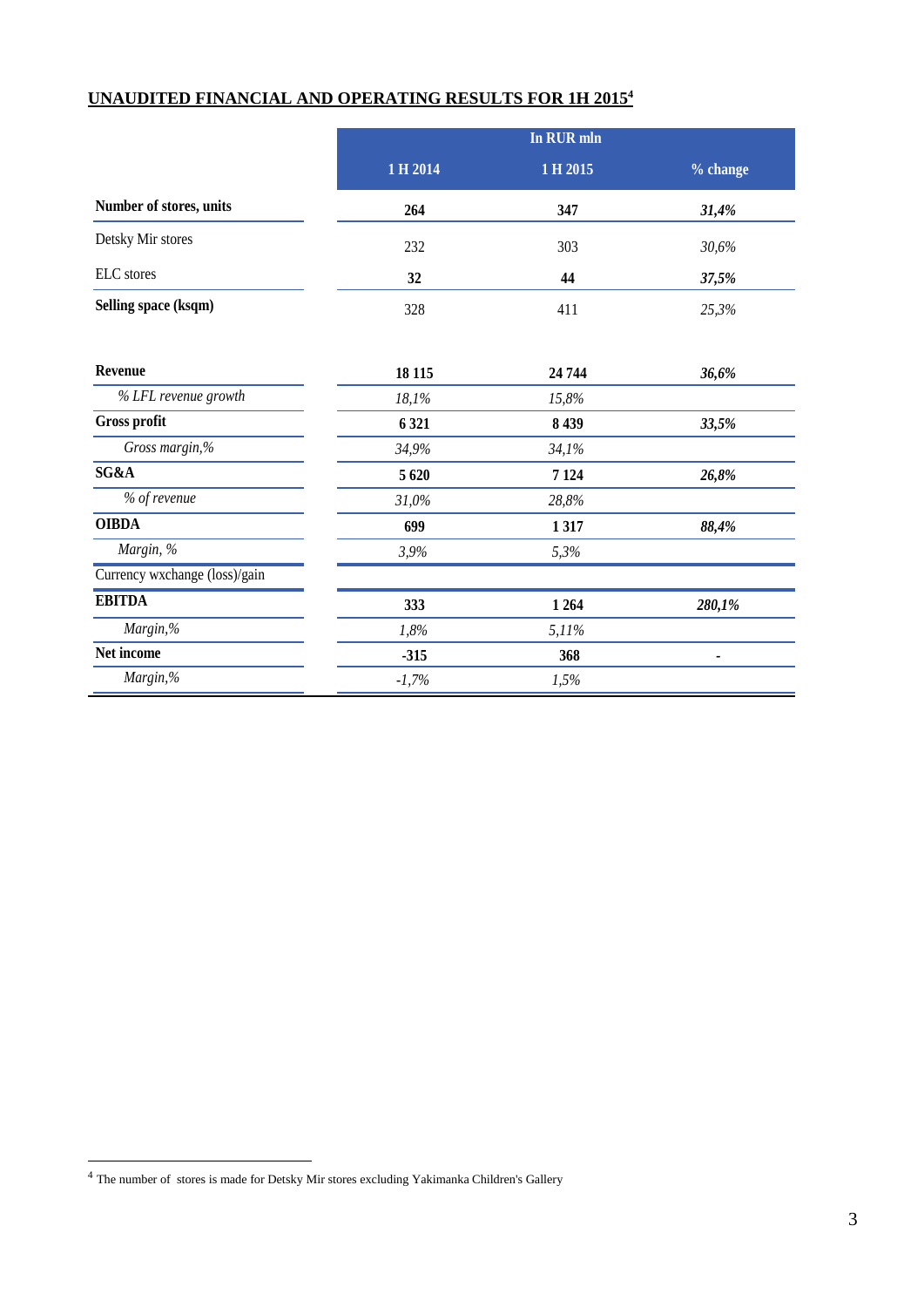### **UNAUDITED FINANCIAL RESULTS FOR THE TWELVE MONTHS ENDED JUNE 2015<sup>5</sup>**

|                         | In RUS mln  |             |          |
|-------------------------|-------------|-------------|----------|
|                         | LTM-JUNE'14 | LTM-JUNE'15 | % change |
| Number of stores, units | 264         | 347         | 31,4%    |
| Detsky Mir stores       | 232         | 303         | 30,6%    |
| ELC stores              | 32          | 44          | 37,5%    |
| Selling space (ksqm)    | 328         | 411         | 25,3%    |
| Revenue                 | 39 825      | 52 076      | 30,8%    |
| % LFL revenue growth    |             |             |          |
| Gross profit            | 15 16 1     | 19 381      | 27,8%    |
| Gross margin,%          | 38,1%       | 37,2%       |          |
| SG&A                    | 11 539      | 13862       | 20,1%    |
| % of revenue            | 29,0%       | 26,6%       |          |
| <b>OIBDA</b>            | 3630        | 5 5 2 8     | 52,3%    |
| Margin, %               | 9,1%        | 10,6%       |          |
| Net income              | 1 4 0 8     | 2727        | 93,7%    |
| Margin,%                | 3,5%        | 5,2%        |          |
| Net debt                | 7652        | 12 988      |          |

*Net debt/LTM OIBDA 2,1x 2,3x*

\*\*\*

# **For additional information contact:**

1

| Nadezhda Kiseleva              | <b>Sergey Levitskiy</b>            |
|--------------------------------|------------------------------------|
| Head of PR                     | Head of M&A and Business Valuation |
| $+$ (495) 781-08-08, ext. 2041 | $+(495)$ 781-08-08, ext. 2315      |
| Cell: $+7(903)969-00-86$       | Cell: $+ 79039714365$              |
| nkiseleva@detmir.ru            | slevitskiy@detmir.ru               |

**The Detsky Mir Group** is the largest children's goods retailer in Russia. The Group includes the national-wide retail chain Detsky Mir, the luxury shopping centre Yakimanka Children's Gallery, the ELC retail chain, and two online stores (DM and ELC). As of 30 June 2015, Detsky Mir's chain is represented by 303 stores in Russia and Kazakhstan. The total floorspace of the chain is 411 K sq.m. Detsky Mir's principal shareholder is Sistema JSFC. Websites: www.detmir.ru, www.det-mir.ru.

**Sistema** is a publicly-traded diversified Russian holding company serving over 100 million customers in the sectors of telecommunications, high technology, radio and space technology, banking, retail, mass media, tourism and healthcare services. Founded in 1993, the company reported revenues of RUB 167.7 billion for IQ 2015 and total assets of RUB 1.1 trillion as March 31, 2014. Sistema's global depository receipts are listed under the symbol "SSA" on the London Stock

<sup>5</sup> The number of stores is made for Detsky Mir stores excluding Yakimanka Children's Gallery; Financial results are presented, including of disposal of Yakimanka building in 2014